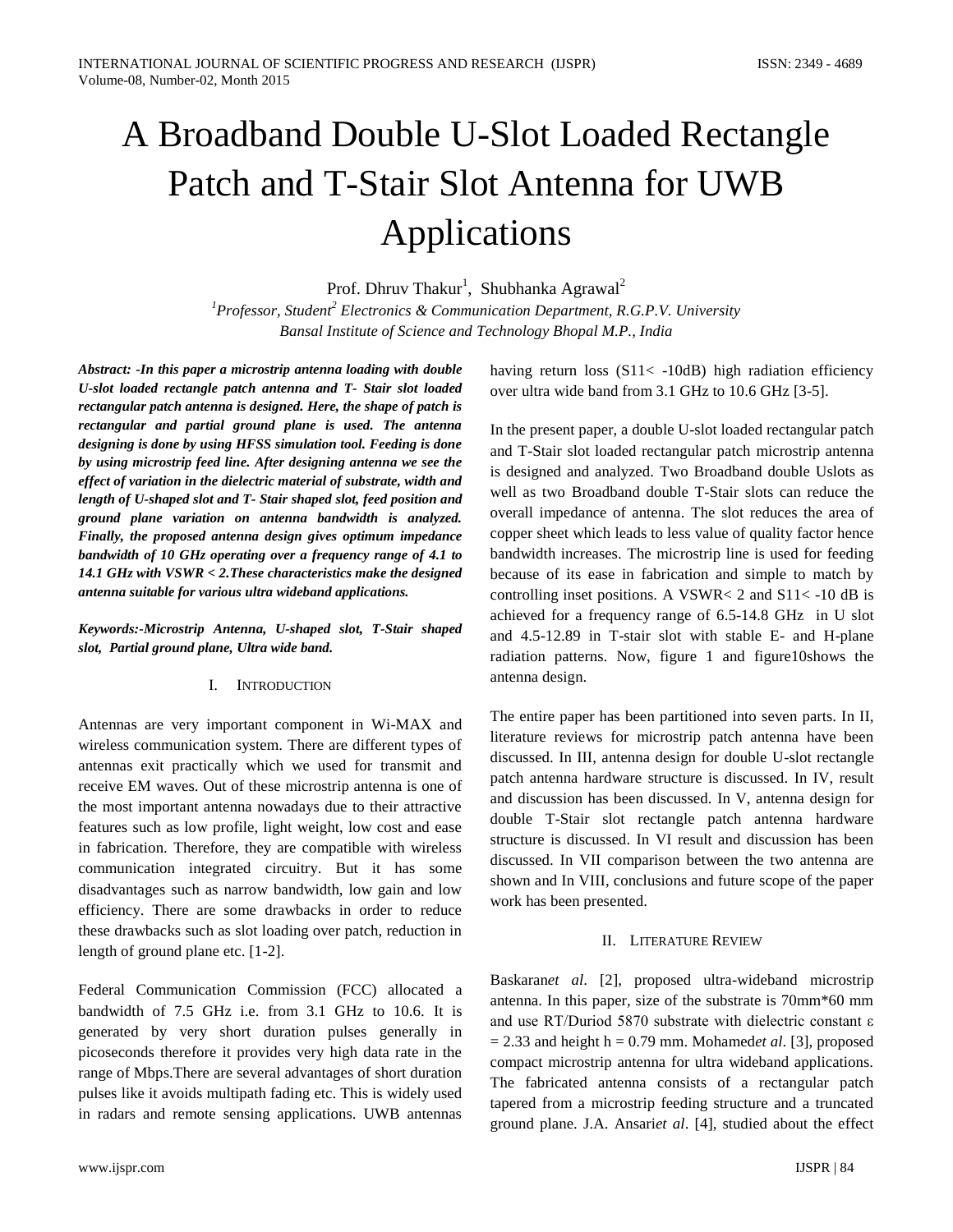slot loading in a rectangular microstrip antennas. In this paper, first conventional microstrip antenna is designed which operates at frequency of 4 GHz. QU S.W.*et al*. [6], proposed compact rectangular L-shaped slot microstrip antenna for UWB applications. An ultra-wideband (UWB) microstrip antenna with half U-slot is analyzed using equivalent circuit model based on modal expansion cavity model. The effect of slot width ,slot length and distance between feed point allocation and slot are analyzed to obtain the optimum for UWB operation of the antenna. Antenna shows a lower frequency band from 3.262 GHz to 5.389 GHz (22.73) and upper operational frequency band 5.869 GHz to 9.033 GHz (47.69%). Results of the proposed antenna are in good agreement with the simulated results.

| S.No          | Parameters          | Dimensions        | Material |
|---------------|---------------------|-------------------|----------|
|               |                     | $W_{sub}=30$ mm   |          |
| 1             | Substrate           | $Lsub=30$ mm      | Varying  |
|               |                     | $Hsub=1.6mm$      |          |
|               | Rectangular         | $L_p = 16$ mm     |          |
| 2             | patch               | $W_p = 11.964$ mm | Copper   |
|               |                     | $W_g = 16$ mm     |          |
| $\mathcal{F}$ | <b>Ground Plane</b> | $Lg$ varying      | Copper   |
|               |                     | $L_{Hs}$ Varying  |          |
| 4             | U-Slot              | $W_s = Varying$   |          |
|               | Feed line           | $W_f = 3.01$ mm   |          |
|               |                     | $L_f = 8$ mm      | Copper   |

#### III. ANTENNA DESIGN

In this paper, antenna is designed by using ANSOFT HFSS (High Frequency Structural Simulator) [4]. Method of finite element solver is used. Rectangular patch is 11.964 mm wide and 16 mm long. Dielectric material of substrate is varying and it is 30 mm wide and 30 mm long and height of the substrate is 1.5 mm. We take different types of substrate such as glass, FR4 epoxy, mica and Bakelite. Feeder position is varied at 0 mm, 1.5mm, 2.5 mm from the symmetrical position. . Ground plane is partial providing good impedance match with width 30mm mm and varying length. At different lengths of partial ground plane i.e. 7mm, 7.4mm, 7.8mm, 8mm, 8.4mm, 8.8mm and 9mm, effect on antenna bandwidth is observed. Double U-shaped slot is used to decrease the overall impedance. It provides good impedance matching and higher bandwidth.



Figure 1: Design of Double U-slot loaded Rectangle Patch Microstrip Antenna

Table 1:shows the dimension of various parameters of antenna.

Width of microstrip antenna is simply given as

$$
W = \frac{c}{2f_0\sqrt{\frac{\varepsilon_r + 1}{2}}}(1)
$$

Where,

W= Width of Patch

 $\varepsilon_r$  = Dielectric constant of the substrate

Actual length of microstrip antenna is given as

$$
L_{actual} = L_{eff} - \Delta L \tag{2}
$$

Where,

 $L_{eff}$  = Effective length of the patch.

 $\Delta L$  = Extended electrical length

Effective length of the patch is simply given by

$$
L_{eff} = \frac{c}{2f_0\sqrt{\varepsilon_{reff}}}(3)
$$

Where,

 $\varepsilon_{reff}$  = Effective dielectric constant

For low frequencies the effective dielectric constant is essentially constant. At intermediate frequencies its values begin to monotonically increase and eventually approach the values of dielectric constant of the substrate. Its value is given by,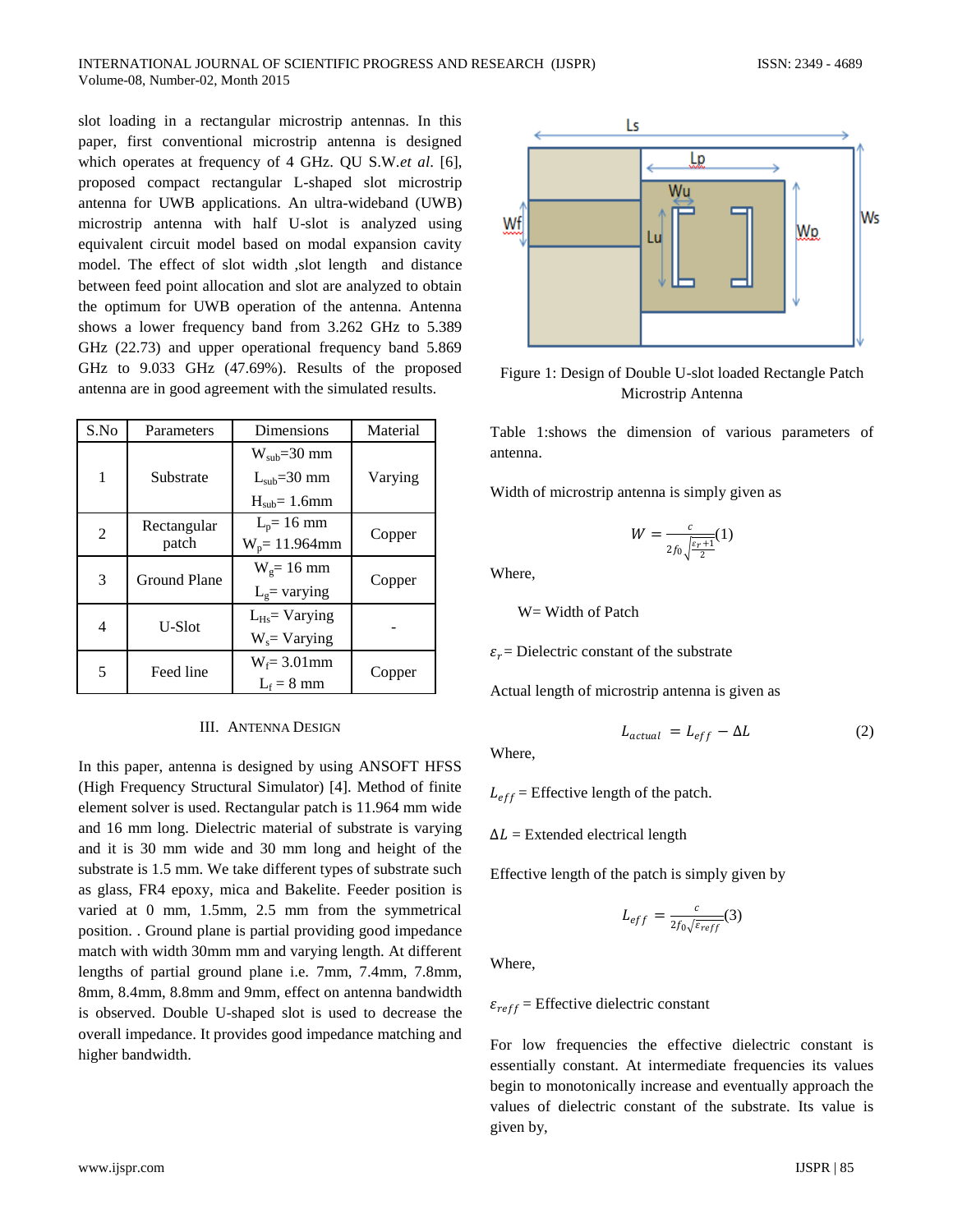$$
\varepsilon_{reff} = \frac{\varepsilon_r + 1}{2} + \frac{\varepsilon_r - 1}{2} \big[ 1 + 12 \frac{h}{w} \big]^{-\frac{1}{2}} (4)
$$

 $h =$  thickness of the substrate

In microstrip antenna, radiation occurs due to the fringing effects. Due to fringing effects electrical length of patch is greater than its physical length. This fringing depends on the width of patch and height of substrate [7].Now the extended electric length is given by

$$
\Delta L = 0.412h \frac{(\varepsilon_{reff} + 0.3)(\frac{W}{h} + 0.264)}{(\varepsilon_{reff} + 0.3)(\frac{W}{h} + 0.8)}
$$
(5)

The width of microstrip line in microstrip antenna is given as follows:

For

$$
\frac{W_{\text{eff}}}{h} \geq 2
$$

$$
W_{eff} = \frac{2h}{\pi} \bigg\{ \frac{\epsilon_r - 1}{2\epsilon_r} \bigg[ \ln(B - 1) + 0.39 - 0.\frac{61}{\epsilon_r} \bigg] + B - 1 - \ln(2B -
$$

And for

$$
\frac{W_{eff}}{h} \le 2
$$
  

$$
W_{eff} = \frac{8he^{A}}{e^{2A} - 2}
$$
 (6)

$$
W_{\mathbf{f}} = W_{\mathbf{eff}} - \frac{t}{\pi \left[ 1 + \ln \left( \frac{2h}{t} \right) \right]}
$$
(7)

Where, A and B are given as follows

$$
A = \frac{Z_{ol}}{60} \left(\frac{\varepsilon_r + 1}{2}\right)^{0.5} + \frac{\varepsilon_r - 1}{\varepsilon_r + 1} (0.23 + 0.11/\varepsilon_r)
$$
  

$$
B = \frac{377\pi}{2Z_{ol}\sqrt{\varepsilon_r}}
$$
(8)

#### IV. RESULTS AND DISCUSSION

The results shown here are simulated on HFSS software. In HFSS, rectangular patch and partial ground plane are made up of PEC (Perfect Electrical Conductor) and air or vacuum can be used for the radiation box.

Firstly, the effect of varying length of partial ground plane on bandwidth of antenna is analyzed. Return loss gives us amount of power being reflected by the input port. For UWB antenna, return loss below -10 dB is considered to be quite efficient.Figure2 shows return loss v/s frequency curve at different length of ground plane.



Figure 2:Return loss v/s frequency curve for varying length of ground plane

| Length of<br>Ground<br>Plane | Frequency<br>Range  | Bandwidt<br>h | Fractional<br>Bandwidt<br>h |
|------------------------------|---------------------|---------------|-----------------------------|
| 7 <sub>mm</sub>              | 7.8-11.01<br>GHz    | 3.21 GHz      | 44.58%                      |
| $7.4$ mm                     | $6.5 -$<br>12.22GHz | 5.72GHz       | 79.44%                      |
| 7.8 <sub>mm</sub>            | $6.5 -$<br>13.6GHz  | $7.1$ GHz     | 98.6%                       |
| 8mm                          | $6.5 -$<br>13.7GHz  | 7.2GHz        | 95%                         |
| 8.4 <sub>mm</sub>            | $9.2 -$<br>10.33GHz | $1.13$ GHz    | 15.69%                      |
| 8.8 <sub>mm</sub>            | $9.17 -$<br>9.94GHz | $0.77$ GHz    | 10.69%                      |
| 9mm                          | $9.22 -$<br>9.92GHz | $0.7$ GHz     | 9.72%                       |

From the figure 2 and table 2 it is clear that optimum bandwidth is achieved when length of ground plane is 8mm.

Now, we see the effect of U-slot width on bandwidth of antenna. Figure 3 shows return loss v/s frequency curve at different width of ground plane.

The E-plane is defined as the plane containing the electric field vector and the directions of maximum radiation while the H-plane is the plane containing the magnetic field vector and the direction of maximum radiation. The x-z plane elevation plane with some particular azimuth angle  $\varphi$  is the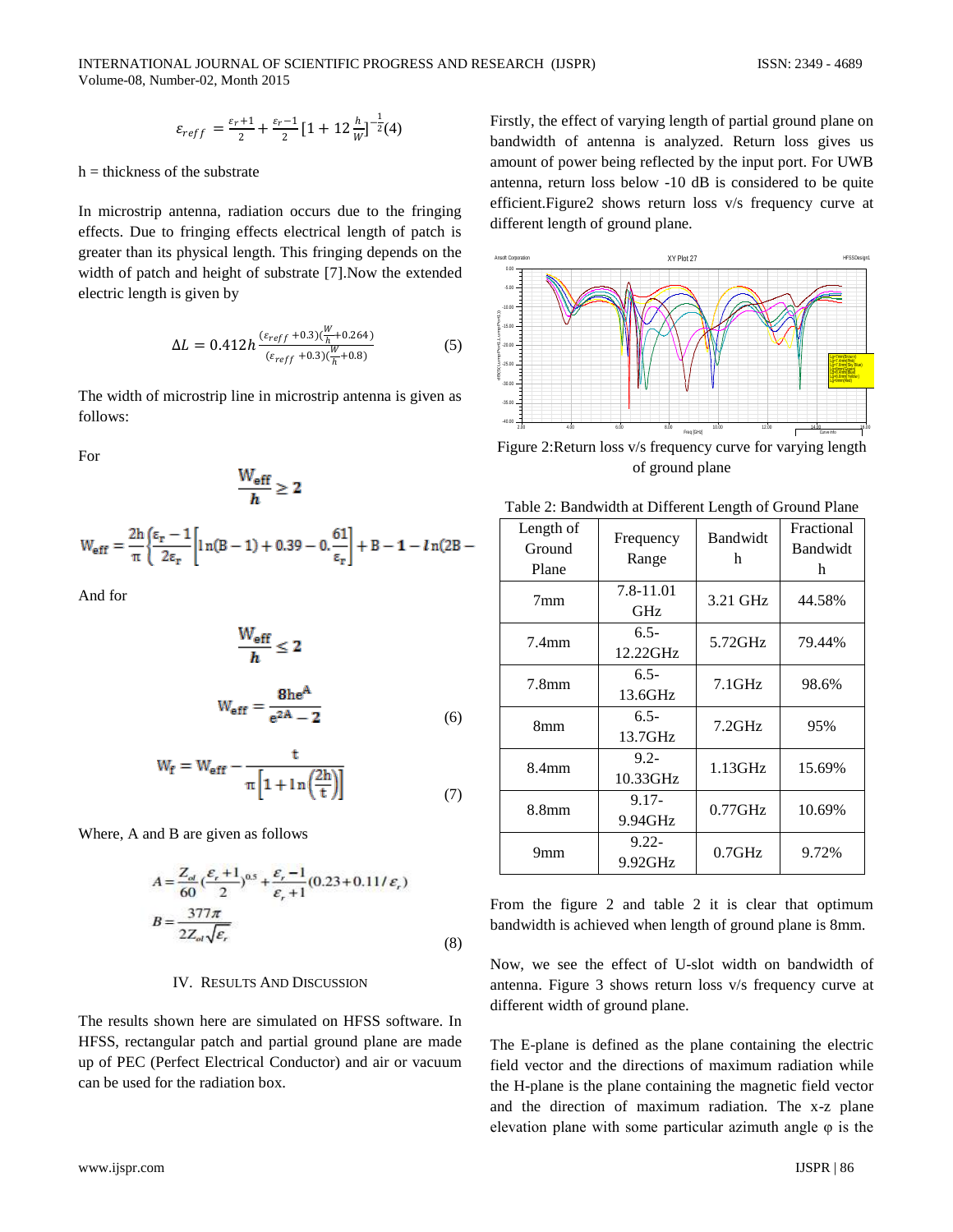principle E-plane. While for the x-y plane azimuth plane with some particular elevation angle θ is principle H-plane. Figure4 and figure 5 shows 2D E-plane radiation pattern at different frequencies within the band 4.1-14.1 GHz.



Figure 3: Return loss v/s frequency curve for varying width of U-slot



Figure 4: 2D E-plane Radiation Pattern at 6 GHz



Curve Info dB(GainTotal) Setup1 : LastAdaptive Freq='6GHz' Phi='0deg' dB(GainTotal) Setup1 : LastAdaptive Freq='6GHz' Phi='90deg'

Figure 5: 2D E-plane Radiation Pattern at 10 GHz



Figure 6: 2D H-plane Radiation Pattern at 6 GHz



Figure 7: 2D H-plane Radiation Pattern at 10 GHz

Figure 6 and figure 7 shows 2D H-plane radiation pattern at different frequencies within the band 4.1-14.6 GHz.

Figure8 and figure 9 shows 3D radiation pattern at different frequencies within the band 4.1-14.6 GHz



Figure 8: 3D Radiation Pattern at 6 GHz



Figure 9: 3D Radiation Pattern at 12 GHz

# V. ANTENNA DESIGN

This antenna is also designed by using ANSOFT HFSS (High Frequency Structural Simulator) [4]. Method of finite element solver is used. Rectangular patch is 11.964 mm wide and 16 mm long. Dielectric material of substrate is varying and it is 30 mm wide and 30 mm long and height of the substrate is 1.5 mm. We take different types of substrate such as glass, FR4 epoxy, copper, pec, mica and Bakelite. Feeder position is varied at 0 mm, 1.5mm, 2.5 mm and 3mm from the symmetrical position. Ground plane is partial providing good impedance match with width 30mm and varying length. At different lengths of partial ground plane i.e. 7mm, 8mm, 8.4mm, 8.8mm,9mm and 9.5mm, effect on antenna bandwidth is observed. Double T-stair shaped slot can also used to decrease the overall impedance. It provides higher return loss at a 8.8mm.

### VI. RESULTS AND DISCUSSION



Figure 10: Design of Double T-Stair slot loaded Rectangle Patch Microstrip Antenna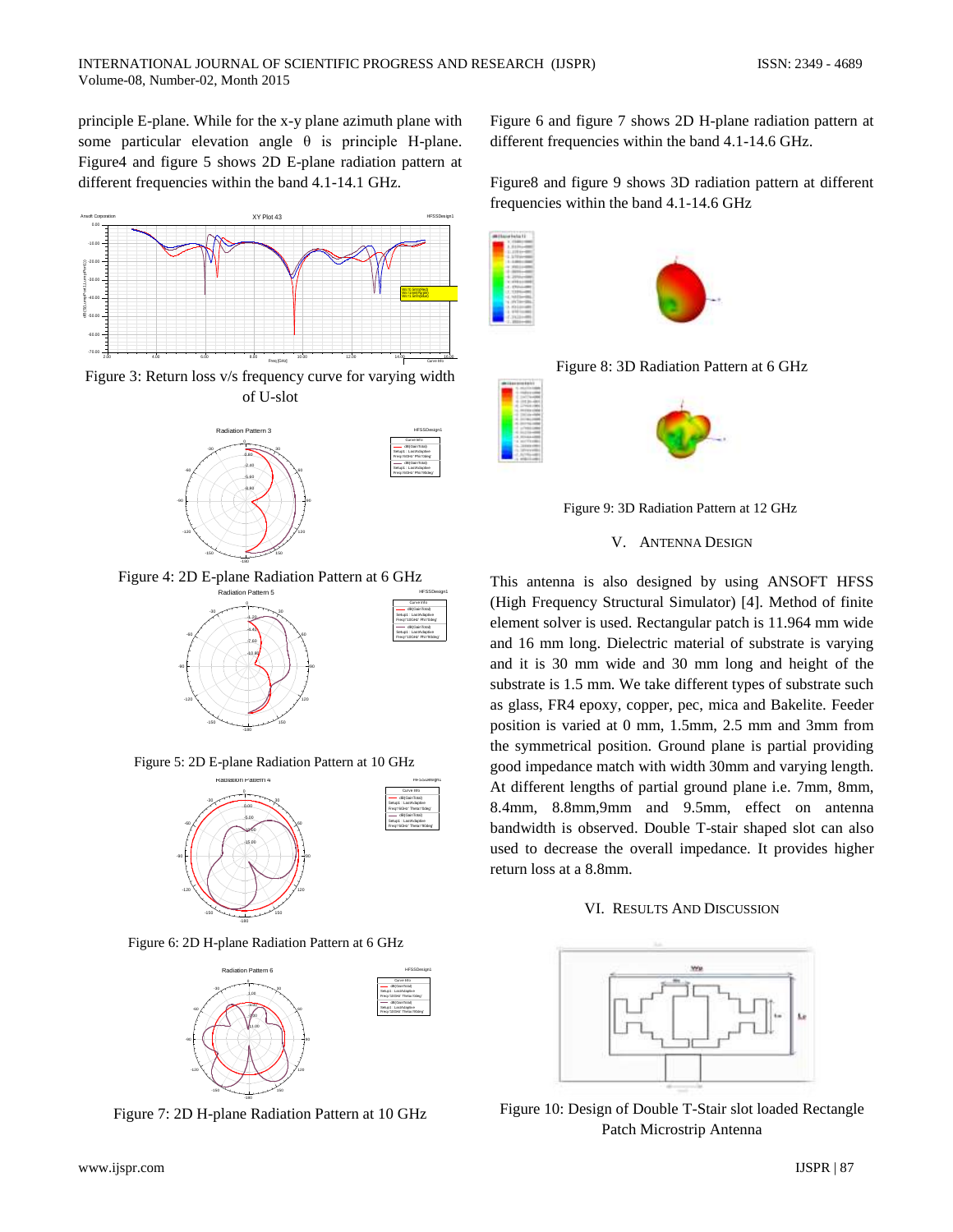Table 3: shows the dimension of various parameters of

| antenna. |                      |                                                   |          |
|----------|----------------------|---------------------------------------------------|----------|
| S.No     | Parameters           | Dimensions                                        | Material |
| 1        | Substrate            | $W_{sub} = 30$ mm<br>$Lsub=30$ mm<br>$Hsub=1.6mm$ | Varying  |
| 2        | Rectangular<br>patch | $L_p = 16$ mm<br>$W_p = 11.964$ mm                | Copper   |
| 3        | <b>Ground Plane</b>  | $W_g = 16$ mm<br>$Lg$ varying                     | Copper   |
| 4        | <b>T-Stair Slot</b>  | $L_{Hs}$ Varying<br>$W_s = Varying$               |          |
| 5        | Feed line            | $W_f = 3.01$ mm<br>$L_f = 8$ mm                   | Copper   |

#### VII.RESULTS AND DISCUSSION

The antenna geometry is shown in fig10. Firstly, the effect of varying length of partial ground plane on bandwidth of antenna is analyzed. Return loss gives us amount of power being reflected by the input port. Figure11shows return loss v/s frequency curve at different length of ground plane.



Figure 11:Return loss v/s frequency curve for varying length of T-Stair slot

| Length of<br>Ground<br>Plane | Frequency<br>Range | Bandwidth  | Fractional<br>Bandwidth |
|------------------------------|--------------------|------------|-------------------------|
| 7 <sub>mm</sub>              | 12-14.01GHz        | $2.01$ GHz | 20%                     |
| 8 <sub>mm</sub>              | 8.0-12.15GHz       | $4.15$ GHz | 55%                     |
| 8.4 <sub>mm</sub>            | $4.5 - 8.22$ GHz   | 3.72 GHz   | 70%                     |
| 8.8 <sub>mm</sub>            | 4.5-12.89GHz       | 8.39GHz    | 97%                     |
| 9.0 <sub>mm</sub>            | 8.1-13.45GHz       | 5.35 GHz   | 65%                     |
| 9.5 <sub>mm</sub>            | 8.4 -12.8GHz       | 4.4 GHz    | 45%                     |

Table 4: Bandwidth at Different Length of Ground Plane

From the figure 11 and table 4 it is clear that optimum bandwidth is achieved when length of ground plane is 8.8mm.

Now, we see the effect of T-Stair slot width on bandwidth of antenna. Figure 12 shows return loss v/s frequency curve at different width of ground plane.



Figure 12: Return loss v/s frequency curve for varying width of T-Stair slot



Figure 13: 2D E-plane Radiation Pattern at 8.2 GHz



Figure 14: 2D H-plane Radiation Pattern at 8.2 GHz



Figure 15: 2D E-plane Radiation Pattern at 13 GHz